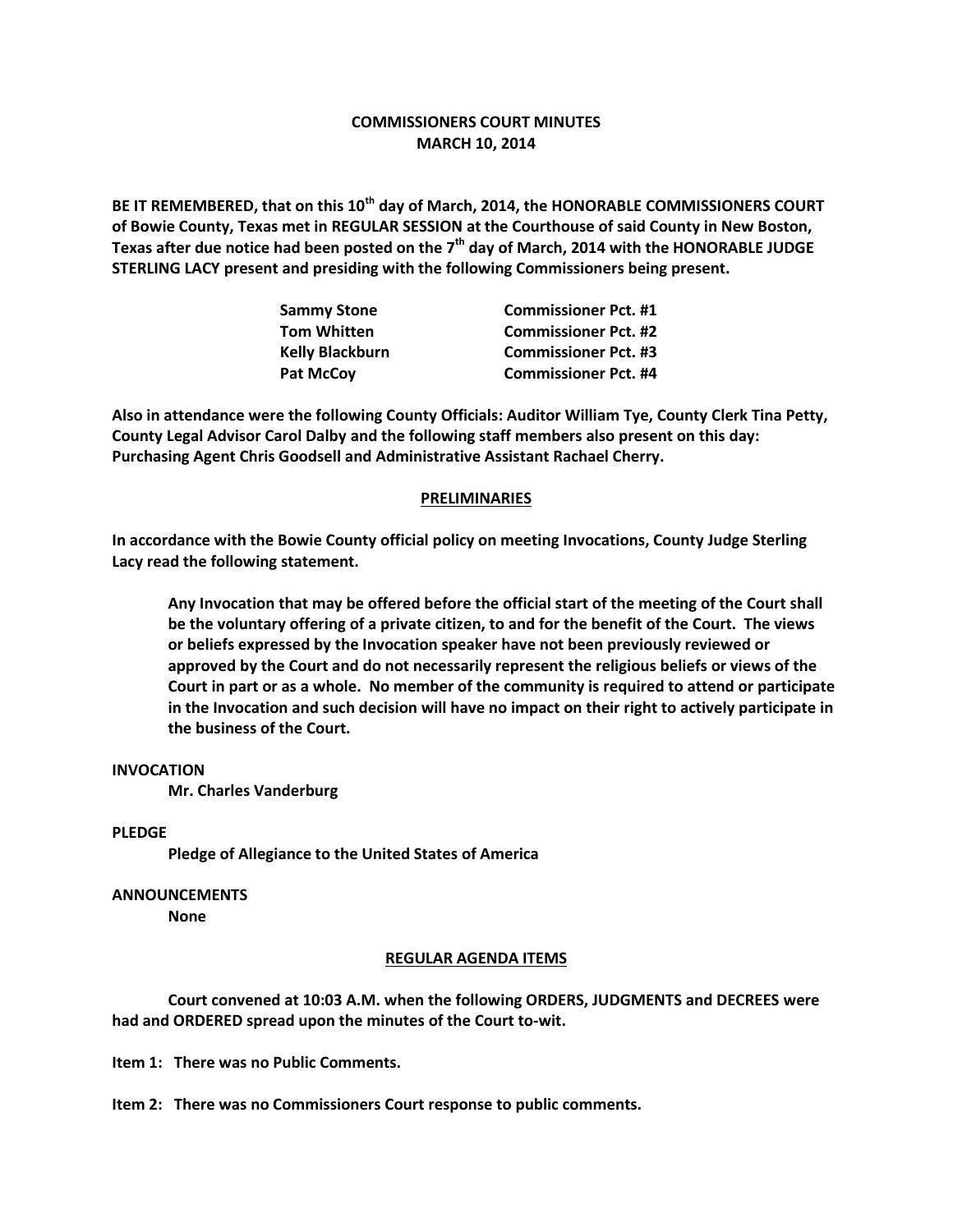- **Item 3: On this 10th day of March, 2014, a motion was made by Commissioner Pat McCoy and duly second by Commissioner Sammy Stone to approve the understanding of services provided by Patillo, Brown and Hill, L.L.P. for our auditing services for this year. Motion was put to a vote and all voted aye and none opposed. Motion carried.**
- **Item 4: On this 10th day of March, 2014, a motion was made by Commissioner Sammy Stone and duly second by Commissioner Kelly Blackburn to accept the activity report from Precinct 5 Constable, Robbie Caudle. Motion was put to a vote and all voted aye and none opposed. Motion carried.**
- **Item 5: On this 10th day of March, 2014, a motion was made by Commissioner Tom Whitten and duly second by Commissioner Pat McCoy to accept the Racial Profiling Report from Precinct 5 Constable, Robbie Caudle. Motion was put to a vote and all voted aye and none opposed. Motion carried.**
- **Item 6: On this 10th day of March, 2014, a motion was made by Commissioner Pat McCoy and duly second by Commissioner Sammy Stone to accept the Racial Profiling Report from Precinct 2 Constable, George Huggins. Motion was put to a vote and all voted aye and none opposed. Motion carried.**
- **Item 7: On this 10th day of March, 2014, a motion was made by Commissioner Tom Whitten and duly second by Commissioner Sammy Stone to proclaim March 16-22, 2014 Poison Prevention Week in Bowie County. Motion was put to a vote and all voted aye and none opposed. Motion carried.**
- **Item 8: Judge Lacy passed on this agenda item regarding the approval of an Interlocal Cooperation Agreement between Bowie County and TexAmerica's Center for the Texas Capital Fund Infrastructure Project-R2 Oil, Inc.**
- **Item 9: On this 10th day of March, 2014, a motion was made by Commissioner Pat McCoy and duly second by Commissioner Kelly Blackburn to rename County Road 1125 to County Road 1125 Autrey Lane. Motion was put to a vote and all voted aye and none opposed. Motion carried.**
- **Item 10: On this 10th day of March, 2014, a motion was made by Commissioner Pat McCoy and duly second by Commissioner Kelly Blackburn to direct each department head and elected official, within seven 7 days, to supply the County Auditor with suggestions and possible ways to cut a minimum of 10% from their budgets. Commissioner Sammy Stone-yes Commissioner Pat McCoy-yes Judge Lacy-no Commissioner Tom Whitten-yes**